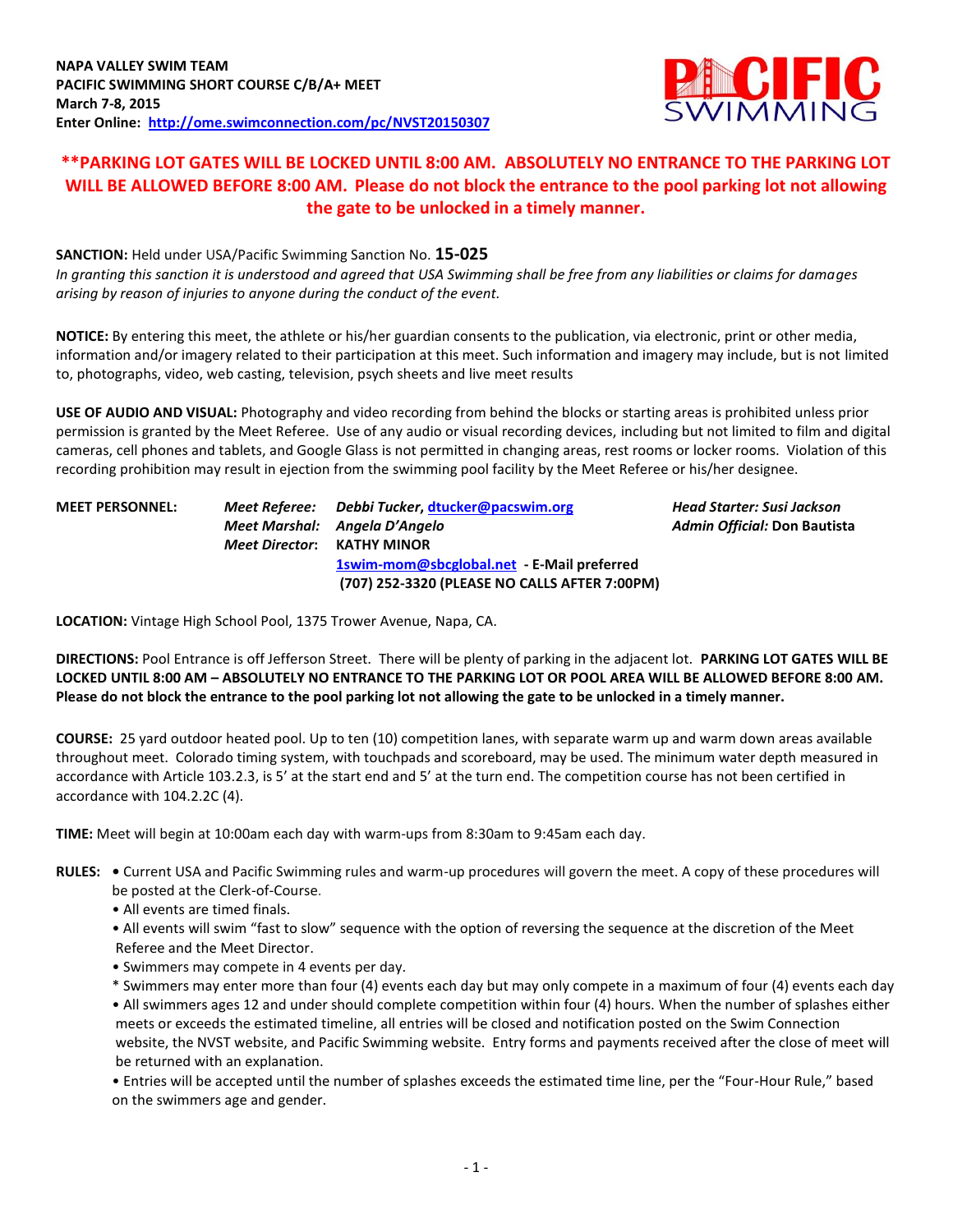**•** If local conditions warrant it the Meet Referee, with the concurrence of the Meet Director, may require a mandatory scratch down. **Refunds will be given ONLY for mandatory scratch downs**. The format of how the refunds will be distributed will be at the discretion of the Meet Referee and the Meet Director.

**•** All coaches and deck officials must wear their USA Swimming membership cards in a visible manner.

**•** All Open events (400 IM, 500 Free, 200 Breast, 200 Back and 200 Butterfly) may alternate girls and boys heats, or may be swum in combined heats of girls and boys at the discretion of the Meet Referee.

**• In order to enter the Open events** (400 IM, 500 Freestyle, 200 Breaststroke, 200 Backstroke and 200 Butterfly), **the swimmer must have met the listed qualifying time or have coach verification.** If the swimmer's coach will be verifying the swimmer's ability to achieve the minimum entry time, per Pacific Swimming Rule 4A(2), please contact the meet director AND the meet referee**.**

# **• SHOULD THE MEET REACH CAPACITY AND NEED TO BE CLOSED PRIOR TO THE "CLOSE DATE" LISTED ON THE MEET SHEET, ABSOLUTELY NO ADDITIONAL ENTRIES WILL BE ACCEPTED AFTER THAT DATE (WHICH WILL BE LISTED ON OME SWIM CONNECTION). THIS INCLUDES MAIL-IN ENTRIES. MAIL-IN ENTRIES MUST BE POSTMARKED BY THE CLOSE DATE LISTED ON OME SWIM CONNECTION IN ORDER TO BE ACCEPTED. IF THEY ARE POSTMARKED AFTER SAID DATE, THEY WILL NOT BE ACCEPTED AND THE SWIMMER WILL NOT BE ENTERED**

**ATTENTION HIGH SCHOOL SWIMMERS:** If you are a high school swimmer in season, you need to be Unattached from this meet. It is the swimmers responsibility to be Unattached from this meet. You can un-attach at the meet if necessary. This does not apply to swimmers swimming under the rules of the Nevada Interscholastic Activities Association (NIAA).

**UNACCOMPANIED SWIMMERS:** Any USA-S athlete-member competing at the meet must be accompanied by a USA Swimming member-coach for the purposes of athlete supervision during warm-up, competition and warm-down. If a coach-member of the athlete's USA-S Club does not attend the meet to serve in said supervisory capacity, it is the responsibility of the swimmer or the swimmer's legal guardian to arrange for supervision by a USA-S member-coach. The Meet Director or Meet Referee may assist the swimmer in making arrangements for such supervision; however, it is recommended that such arrangements be made in advance of the meet by the athlete's USA-S Club Member-Coach.

**RACING STARTS:** Swimmers must be certified by a USA-S member-coach as being proficient in performing a racing start, or must start the race in the water. It is the responsibility of the swimmer or the swimmer's legal guardian to ensure compliance with this requirement.

### **RESTRICTIONS:**

- **ONLY COACH'S TENTS WILL BE ALLOWED ON THE POOL DECK**
- **No tents, EZ Ups, Chairs (except those for coaches) or any form of "set up" or "loitering" will be allowed on pool deck. Team tent/set up will be allowed on the basketball courts, where there is ample space.**
- ABSOLUTELY NO GLASS on basketball court, team tent/EZ up area or in the meet venue.
- During general warm-up swimmers must use 3-point entry into the pool.
- No pets, except for "service assistance animals" are allowed anywhere in the meet venue.
- No food or drink is allowed in the locker rooms**.**
- Smoking and the use of other tobacco products is prohibited on the pool deck, in the locker rooms, in spectator seating or standing areas and in all areas used by swimmers, during the meet and during warm-up periods.
- Sale and use of alcoholic beverages is prohibited in all areas of the meet venue.
- No propane heaters are permitted anywhere in the meet venue, except for snack bar/meet operations.
- All shelters must be properly secured.
- Changing into or out of swimsuits other than in locker rooms or other designated areas is not appropriate and is prohibited. .
- Destructive devices, to include but not limited to, explosive devices and equipment, firearms (open or concealed), blades, knives, mace, stun guns and blunt objects are strictly prohibited in the swimming facility and its surrounding areas. If observed, the Meet Referee or his/her designee may ask that these devices be stored safely away from the public or removed from the facility. Noncompliance may result in the reporting to law enforcement authorities and ejection from the facility. Law enforcement officers (LEO) are exempt per applicable laws.

#### **ELIGIBILITY:**

 Swimmers must be current members of USA-S and enter their name and registration number on the meet entry card as they are shown on their Registration Card. If this is not done, it may be difficult to match the swimmer with the registration and times database. The meet host will check all swimmer registrations against the SWIMS database and if not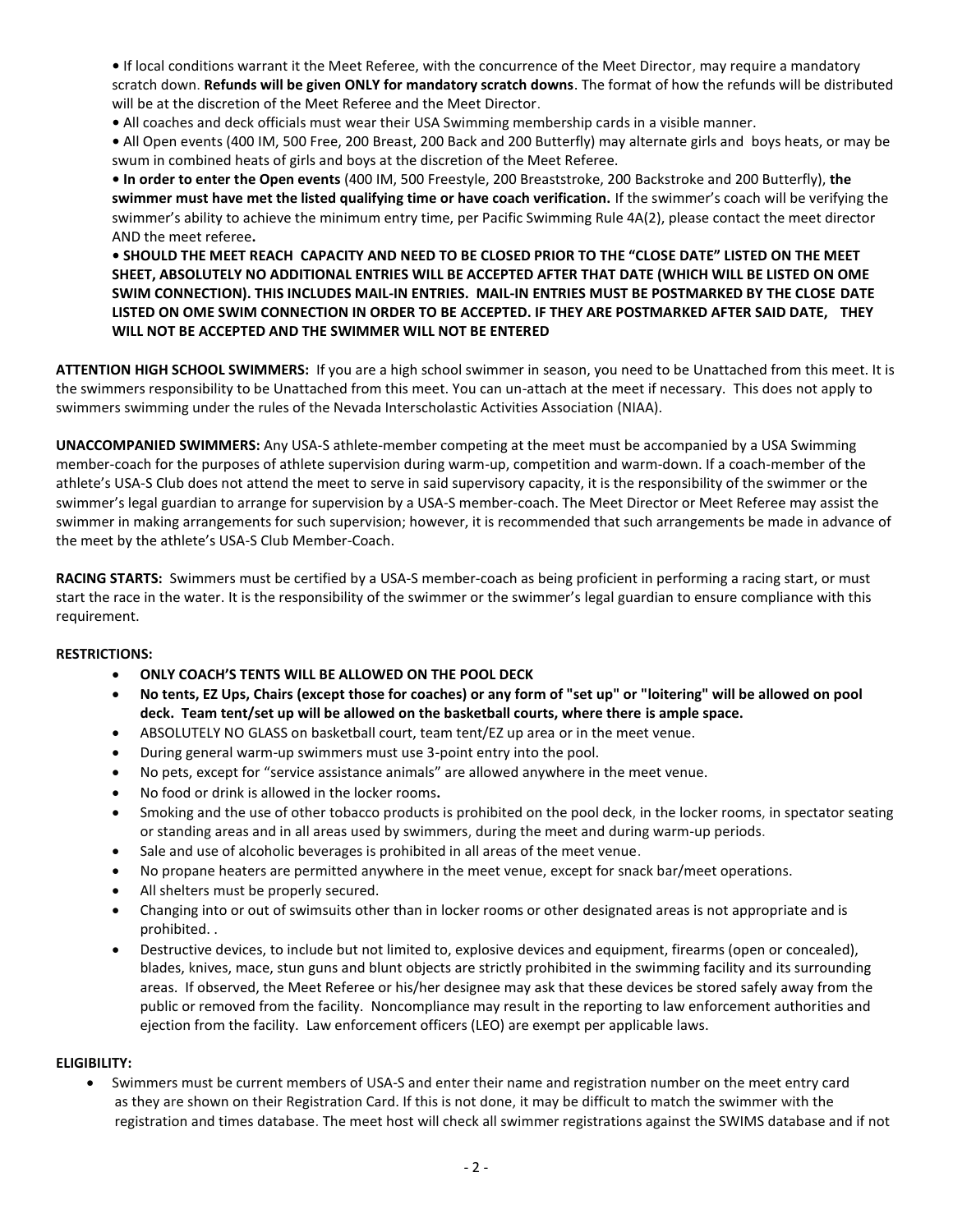found to be registered, the Meet Director shall accept the registration at the meet (a \$10 surcharge will be added to the regular registration fee). Duplicate registrations will be refunded by mail.

- Swimmers in the "A" Division must have met at least USA Swimming Motivational "A" minimum time standard. Swimmers in the "B" Division must have met at least the listed "B" minimum time standard. All entry times slower than the listed "B" time standard will be in the "C" Division.
- **No Time entries will be ACCEPTED (Exception – OPEN Events, see rules**) and will be seeded in the slowest heat (s) of the "C" division.
- Entry times submitted for this meet will be checked against a computer database and may be changed in accordance with Pacific Swimming Entry Time Verification Procedures.
- Disabled swimmers are welcome to attend this meet and should contact the Meet Director or Meet Referee regarding any special accommodations on entry times and seeding per Pacific Swimming policy.
- Swimmers 19 years of age and over may compete in the meet for time only, no awards. Such swimmers must have met standards for the 17-18 age group.
- The swimmer's age will be the age of the swimmer on the first day of the meet.

**ENTRY FEES:** \$4.00 per event plus an \$8.00 participation fee per swimmer. Entries will be rejected if payment is not sent at time of request.

**ONLINE ENTRIES:** To enter online go to **<http://ome.swimconnection.com/pc/NVST20150307>** to receive an immediate entry confirmation. This method requires payment by credit card. Swim Connection, LLC charges a processing fee for this service, equal to \$1 per swimmer plus 5% of the total Entry Fees. Please note that the processing fee is a separate fee from the Entry Fees. If you do not wish to pay the processing fee, enter the meet using a mail entry. Entering online is a convenience, is completely voluntary, and is in no way required or expected of a swimmer by Pacific Swimming**.** *Online entries will close at 5:00pm on Wednesday, February 25, 2015.* 

**MAILED OR HAND DELIVERED ENTRIES**: Entries must be on the attached consolidated entry form. Forms must be filled out completely and printed clearly with swimmers best time. Entries must be postmarked by midnight, Monday, February 23, 2015 or hand delivered by 5:00pm Wednesday, February 25, 2015. **No late entries** will be accepted. **No refunds will be made, except for mandatory scratch downs.** Requests for confirmation of receipt of entries should include a self-addressed envelope.

 **SHOULD THE MEET REACH CAPACITY AND NEED TO BE CLOSED PRIOR TO THE ONLINE ENTRY "CLOSE DATE" LISTED ABOVE (FEBRUARY 25, 2015) ABSOLUTELY NO ADDITIONAL ENTRIES WILL BE ACCEPTED AFTER THAT DATE (DATE MEET CLOSED WILL BE LISTED ON OME SWIM CONNECTION). THIS INCLUDES MAIL-IN ENTRIES. MAIL-IN ENTRIES MUST BE POSTMARKED BY THE CLOSE DATE LISTED ON OME SWIM CONNECTION IN ORDER TO BE ACCEPTED. IF THEY ARE POSTMARKED AFTER SAID DATE, THEY WILL NOT BE ACCEPTED AND THE SWIMMER WILL NOT BE ENTERD**

**Make check payable to**: Napa Valley Swim Team

| Mail entries to: Kathy Minor |                     | Hand deliver entries to: Kathy Minor |                     |
|------------------------------|---------------------|--------------------------------------|---------------------|
|                              | 2500 Pacific Street |                                      | 2500 Pacific Street |
|                              | Napa, CA 94558      |                                      | Napa, CA 94558      |

**CHECK-IN:** The meet will be deck seeded. Swimmers must check-in at the Clerk-of-Course. Close of check-in for all individual events shall be no more than 60 minutes before the estimated time of the start of the first heat of the event. No event shall be closed more than 30 minutes before the scheduled start of the session. Swimmers who do not check in will not be seeded and will not be allowed to compete in that event.

**SCRATCHES:** Any swimmers not reporting for or competing in an individual timed final event that they have checked in for shall not be penalized. Swimmers who must withdraw from an event after it is seeded are requested to inform the referee immediately.

### **AWARDS:**

- Individual events: Ribbons will be awarded to the  $1^{st} 6^{th}$  place finishers in the "A," "B" and "C" divisions, for each event and age group (8&U, 9-10, and 11-12, 13-14, 15-16, 17-18.) The 13 & Over individual events will be swum in combined heats, with awards given for each separate age group (13-14, 15-16, 17-18). The 11 & Over individual events will be swum in combined heats, with awards given for each separate age group (11-12, 13-14, 15-16, 17-18). Swimmers 19 years of age and older will not receive awards.
- **Open events:** Will be swum in combined heats, with no awards being given.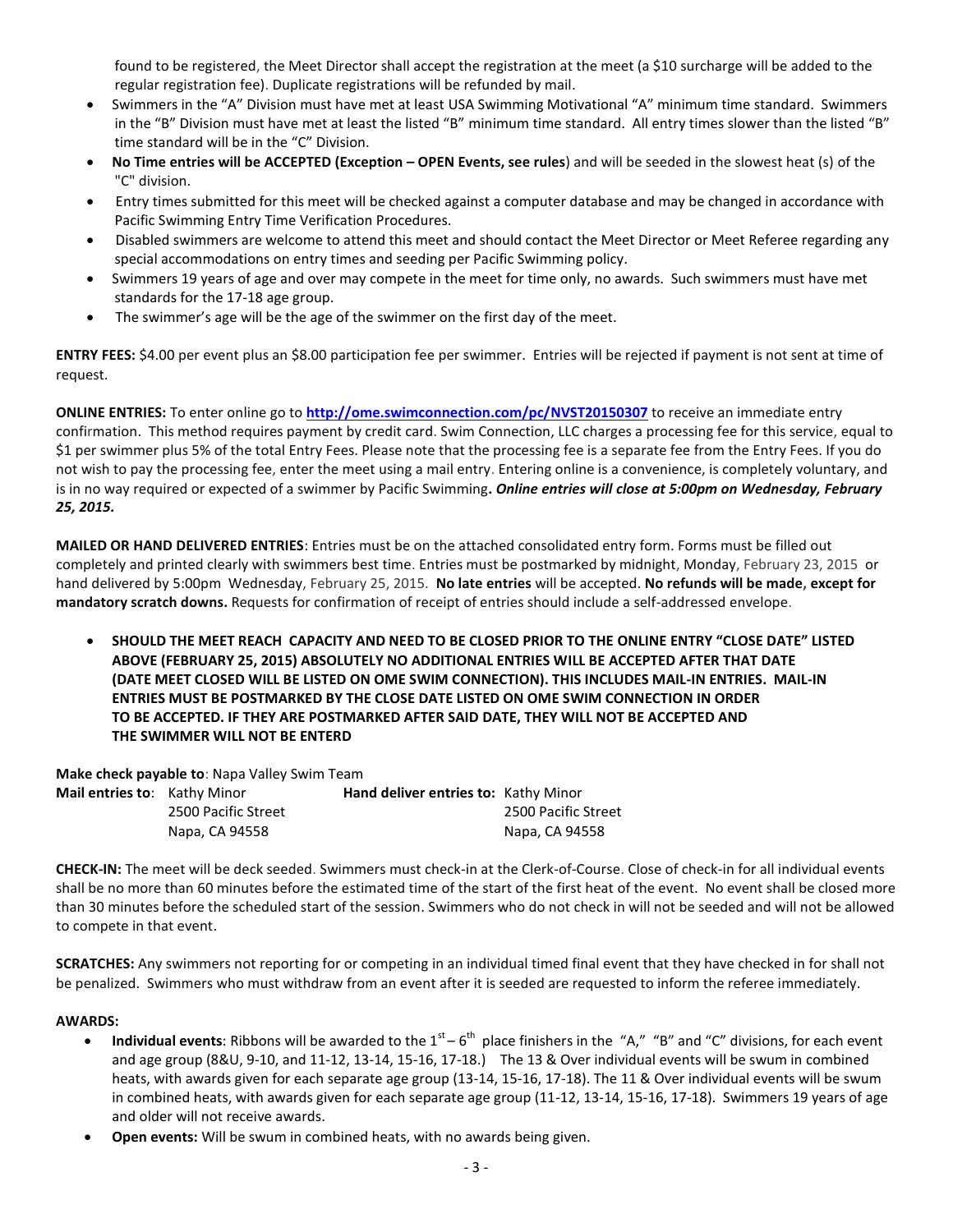- "A" medals will be awarded to swimmers achieving new "USAS-A" times swum during this meet only.
- *AWARDS MUST BE PICKED UP ON SUNDAY, THE LAST DAY OF THE MEET, BY A TEAM'S COACH OR TEAM REPRESENTATIVE. AWARDS WILL NOT BE MAILED.*
- *ZONE 3 TEAMS: AWARDS THAT ARE NOT PICKED UP AT THE MEET WILL BE AVAILABLE AT THE NEXT ZONE 3 BOARD MEETING.*
- *NON ZONE 3 TEAMS AND UNATTACHED SWIMMERS: TEAMS AND SWIMMERS MUST COORDINATE WITH THE AWARDS DESK PICK UP &/OR DELIVERY OF AWARDS AND FOR THOSE AWARDS NOT PICKED UP. IF AWARDS WILL NOT BE ABLE TO BE PICKED UP ON THE LAST DAY OF THE MEET, A PRE-PAID ENVELOPE MUST BE PROVIDED.*
- *AWARDS WILL NOT BE INDIVIDUALLY DISTRIBUTED THROUGHOUT THE MEET***.**

#### **ADMISSION:** Free.

**PROGRAM:** A program will be available for a nominal fee.

**SNACK BAR & HOSPITALITY:** A snack bar will be available throughout the competition. Lunches and refreshments will be provided for officials and coaches. Refreshments will be provided to timers.

**MISCELLANEOUS:** No overnight parking is allowed. Facilities will not be provided after meet hours.

**MINIMUM OFFICIALS:** No more than 3 days after close of entries, meet management (Meet Director and/or Meet Referee) shall contact a representative from each team participating in the meet, and provide a preliminary inventory of the officials that team is required to provide for each session. Each team shall, by the start of the meet, provide to the Meet Director or designee a list of Officials who have agreed to represent that team during each session of the meet.

At the meet, meet management shall conduct an inventory of officials, and shall compare the number of swimmers entered in each session by each team with the number of officials present representing each team. If meet management certifies that a team has not provided sufficient officials for any session of the meet in accordance with the table below, excluding finals in a trials and finals meet, the team will be fined \$100 per missing official per session of the meet.

| Club swimmers entered in session | Trained and carded officials required |  |  |  |  |  |
|----------------------------------|---------------------------------------|--|--|--|--|--|
| $1 - 10$                         |                                       |  |  |  |  |  |
| $11 - 25$                        |                                       |  |  |  |  |  |
| 26-50                            |                                       |  |  |  |  |  |
| $51 - 75$                        |                                       |  |  |  |  |  |
| 76-100                           |                                       |  |  |  |  |  |
| 100 or more                      |                                       |  |  |  |  |  |

\*Zone 3 will include Colorado, Intermediary/ Chief Timing Judge, and Computer operator in the count of officials for a session although these positions are not carded. Zone 3 will accept Trainees in the count of officials for a session, as long as they are carded. Teams may use officials "borrowed" from other teams, or unattached officials at the meet who agree, to fulfill their obligation under the rule.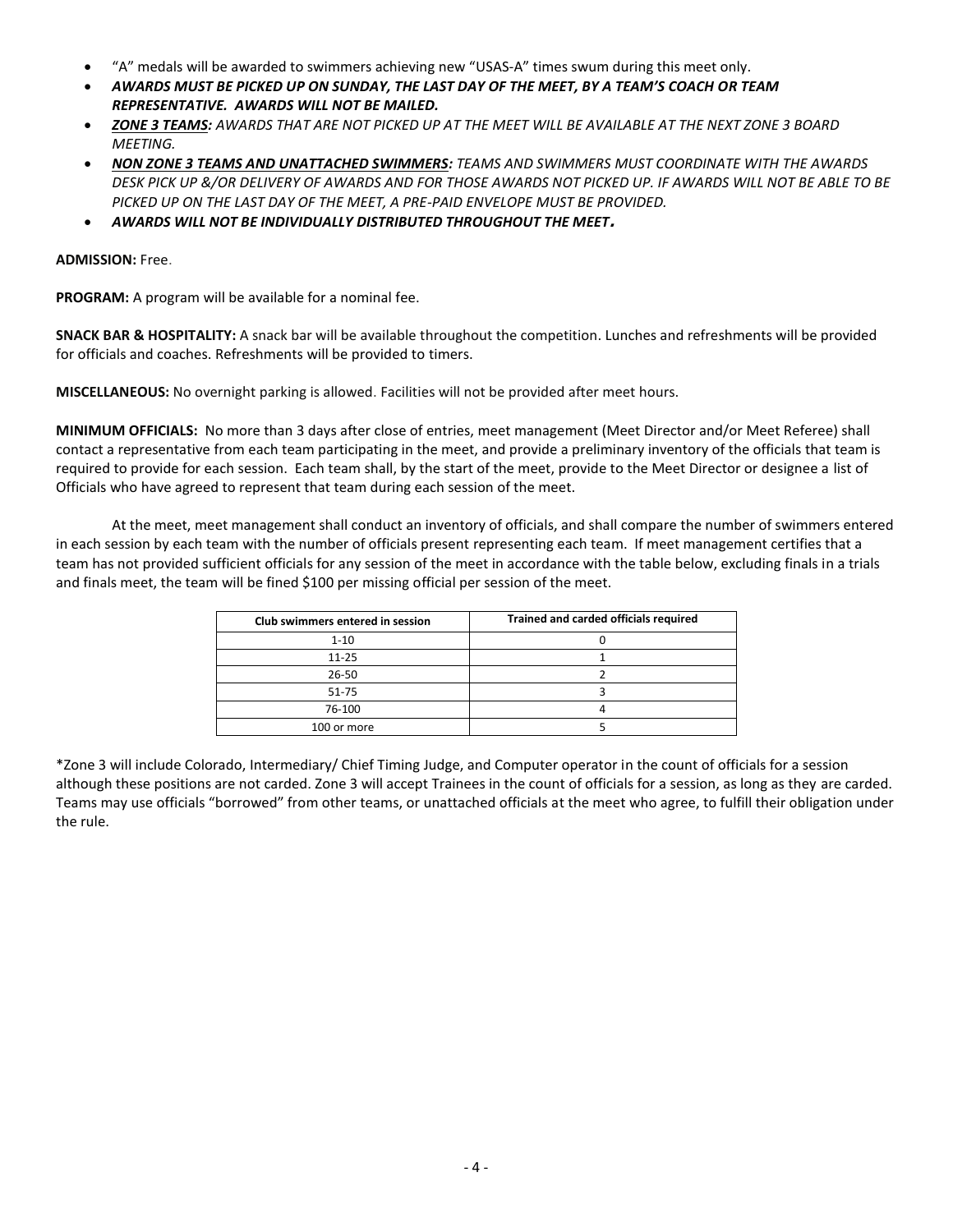|                         | Saturday, March 7, 2015                                                             |                |               | Sunday, March 8, 2015                                                          |               |
|-------------------------|-------------------------------------------------------------------------------------|----------------|---------------|--------------------------------------------------------------------------------|---------------|
| <b>EVENT#</b>           | <b>EVENT</b>                                                                        | <b>EVENT#</b>  | <b>EVENT#</b> | <b>EVENT</b>                                                                   | <b>EVENT#</b> |
| $\mathbf{1}$            | <b>OPEN 400 IM</b><br>Girl Qualifying Time: 6:28.59<br>Boy Qualifying Time: 6:20.09 | $\overline{2}$ | 39            | OPEN 500 FREE<br>Girl Qualifying Time: 7:09.29<br>Boy Qualifying Time: 7:02.99 | 40            |
| $\overline{\mathbf{3}}$ | 11-12 100 Fly                                                                       | $\overline{4}$ | 41            | 11-12 100 IM                                                                   | 42            |
| 5                       | 8 & U 25 Fly                                                                        | 6              | 43            | 9-10 200 Free                                                                  | 44            |
| $\overline{7}$          | 9-10 50 Fly                                                                         | 8              | 45            | 8 & U 25 Back                                                                  | 46            |
| 9                       | 13 & O 100 Back                                                                     | 10             | 47            | 11-12 50 Back                                                                  | 48            |
| 11                      | 11-12 50 Breast                                                                     | 12             | 49            | 9-10 50 Back                                                                   | 50            |
| 13                      | 8 & U 50 Back                                                                       | 14             | 51            | OPEN 200 BACK<br>Girl Qualifying Time: 2:59.49<br>Boy Qualifying Time: 2:55.29 | 52            |
| 15                      | 9-10 50 Breast                                                                      | 16             | 53            | 8 & U 50 Free                                                                  | 54            |
| 17                      | 11 & O 200 Free                                                                     | 18             | 55            | 9-10 50 Free                                                                   | 56            |
| 19                      | 8 & U 100 IM                                                                        | 20             | 57            | 11 & O 200 IM                                                                  | 58            |
| 21                      | 9-10 200 IM                                                                         | 22             | 59            | 8 & U 50 Breast                                                                | 60            |
| 23                      | 11-12 50 Free                                                                       | 24             | 61            | 9-10 100 Breast                                                                | 62            |
| 25                      | 13 & O 100 Fly                                                                      | 26             | 63            | 11 & O 100 Breast                                                              | 64            |
| 27                      | 9-10 100 Free                                                                       | 28             | 65            | 8 & U 50 Fly                                                                   | 66            |
| 29                      | 8 & U 25 Free                                                                       | 30             | 67            | 9-10 100 Fly                                                                   | 68            |
| 31                      | 13 & O 100 Free                                                                     | 32             | 69            | 11-12 50 Fly                                                                   | 70            |
| 33                      | 11-12 100 Back                                                                      | 34             | 71            | 13 & O 50 Free                                                                 | 72            |
| 35                      | 9-10 100 Back                                                                       | 36             | 73            | 8 & U 25 Breast                                                                | 74            |
| 37                      | OPEN 200 Breast<br>Girl Qualifying Time: 3:25.79<br>Boy Qualifying Time: 3:17.69    | 38             | 75            | 9-10 100 IM                                                                    | 76            |

| Saturday, March 7, 2015 |                                                                                     |                |
|-------------------------|-------------------------------------------------------------------------------------|----------------|
| NT#                     | <b>EVENT</b>                                                                        | <b>EVENT#</b>  |
|                         | <b>OPEN 400 IM</b><br>Girl Qualifying Time: 6:28.59<br>Boy Qualifying Time: 6:20.09 | $\overline{2}$ |
|                         | 11-12 100 Fly                                                                       | $\overline{4}$ |
|                         | 8 & U 25 Fly                                                                        | 6              |
|                         | 9-10 50 Fly                                                                         | 8              |
|                         | 13 & O 100 Back                                                                     | 10             |
|                         | 11-12 50 Breast                                                                     | 12             |
|                         | 8 & U 50 Back                                                                       | 14             |
|                         | 9-10 50 Breast                                                                      | 16             |
|                         | 11 & O 200 Free                                                                     | 18             |
|                         | 8 & U 100 IM                                                                        | 20             |
|                         | 9-10 200 IM                                                                         | 22             |
|                         | 11-12 50 Free                                                                       | 24             |
|                         | 13 & O 100 Fly                                                                      | 26             |
|                         | 9-10 100 Free                                                                       | 28             |
|                         | 8 & U 25 Free                                                                       | 30             |
|                         | 13 & O 100 Free                                                                     | 32             |
|                         | 11-12 100 Back                                                                      | 34             |
|                         | 9-10 100 Back                                                                       | 36             |
|                         | OPEN 200 Breast<br>Girl Qualifying Time: 3:25.79<br>Boy Qualifying Time: 3:17.69    | 38             |
|                         |                                                                                     |                |
|                         |                                                                                     |                |